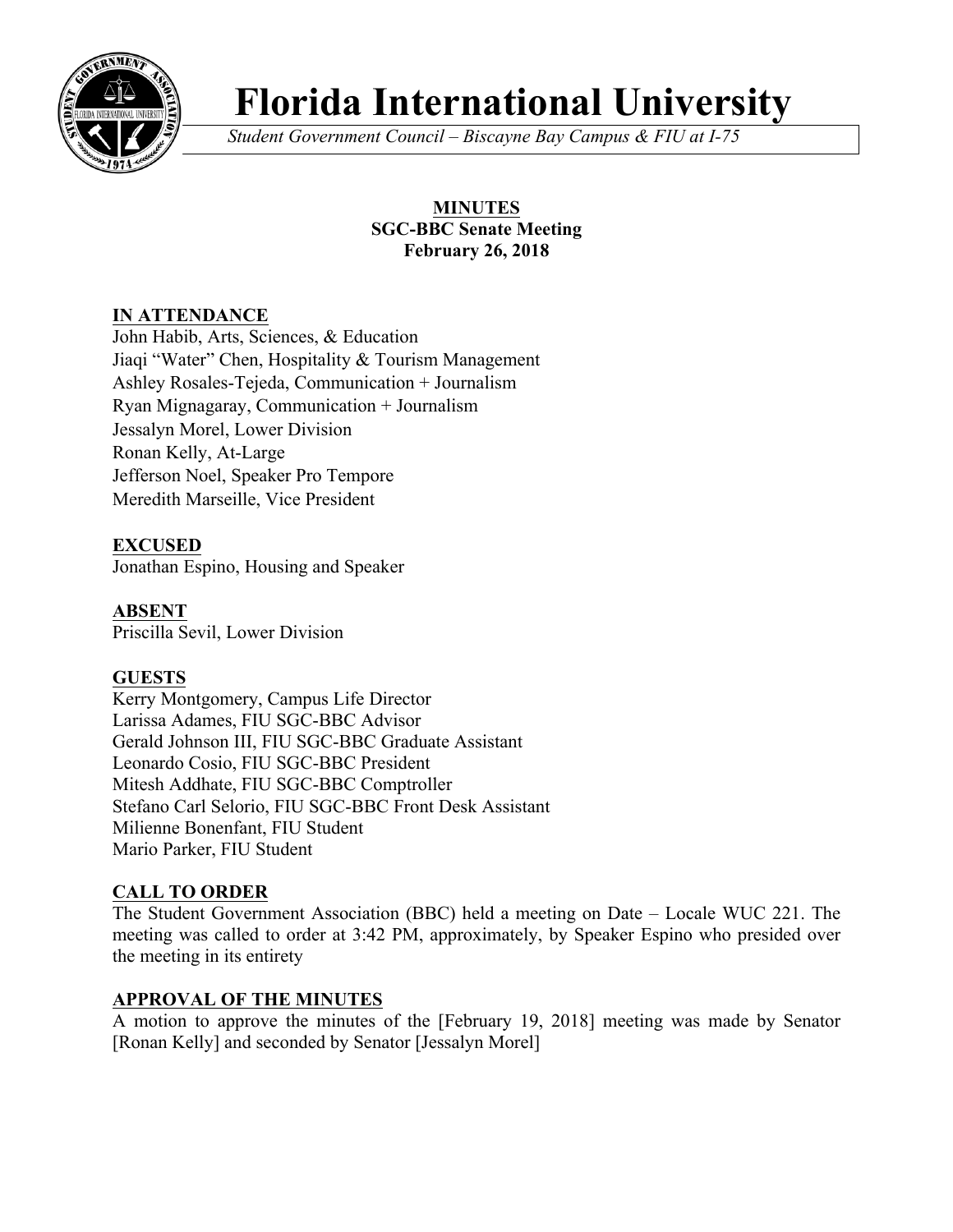#### **VICE PRESIDENT REPORT**

Vice President Meredith Marseille stated the following,

- I. Lecture Series Thank You
- II. The Hunger is Real, February 27, 2017, 11:00 AM 1:00 PM
	- A. Collaboration with Feeding South Florida
	- B. Please donate to the Student Food Pantry
- III. President's Round Table
- IV. Blaze the Stage
- V. Promotion and marketing

## **SPEAKER PRO TEMPORE REPORT**

Speaker Jefferson Noel stated the following,

- I. Donuts with the Dean
	- A. The Dean of CARTA, Hospitality and Tourism will hopefully be present at the meeting
		- 1. In collaboration with Senator John Habib and Jiaqi Chen.
		- 2. Expected number to show up: 50 Students
- II. Future Leaders Solving Current Problems
	- A. In collaboration with Senator Habib, requesting help from other senators

#### **FINANCE CHAIR REPORT**

Senator Ronan Kelly stated the following,

I. The financial proposal will be postponed to the next meeting.

## **RLJ CHAIR REPORT**

Senator Jessalyn Chair stated the following,

- I. Resolution 2018.0001 Review
- II. Looking forward to creating more resolutions
	- A. Requesting other senators to partake in the RLJ Chair

#### **STUDENT ADVOCACY CHAIR REPORT**

Senator Ashley Rosales-Tejeda stated the following,

- I. Met up with Senator Ryan Mignagaray
- II. Requesting other senators to partake in the Student Advocacy Chair

#### **OLD BUSINESS**

I. Please refer to the APPROVAL OF THE MINUTES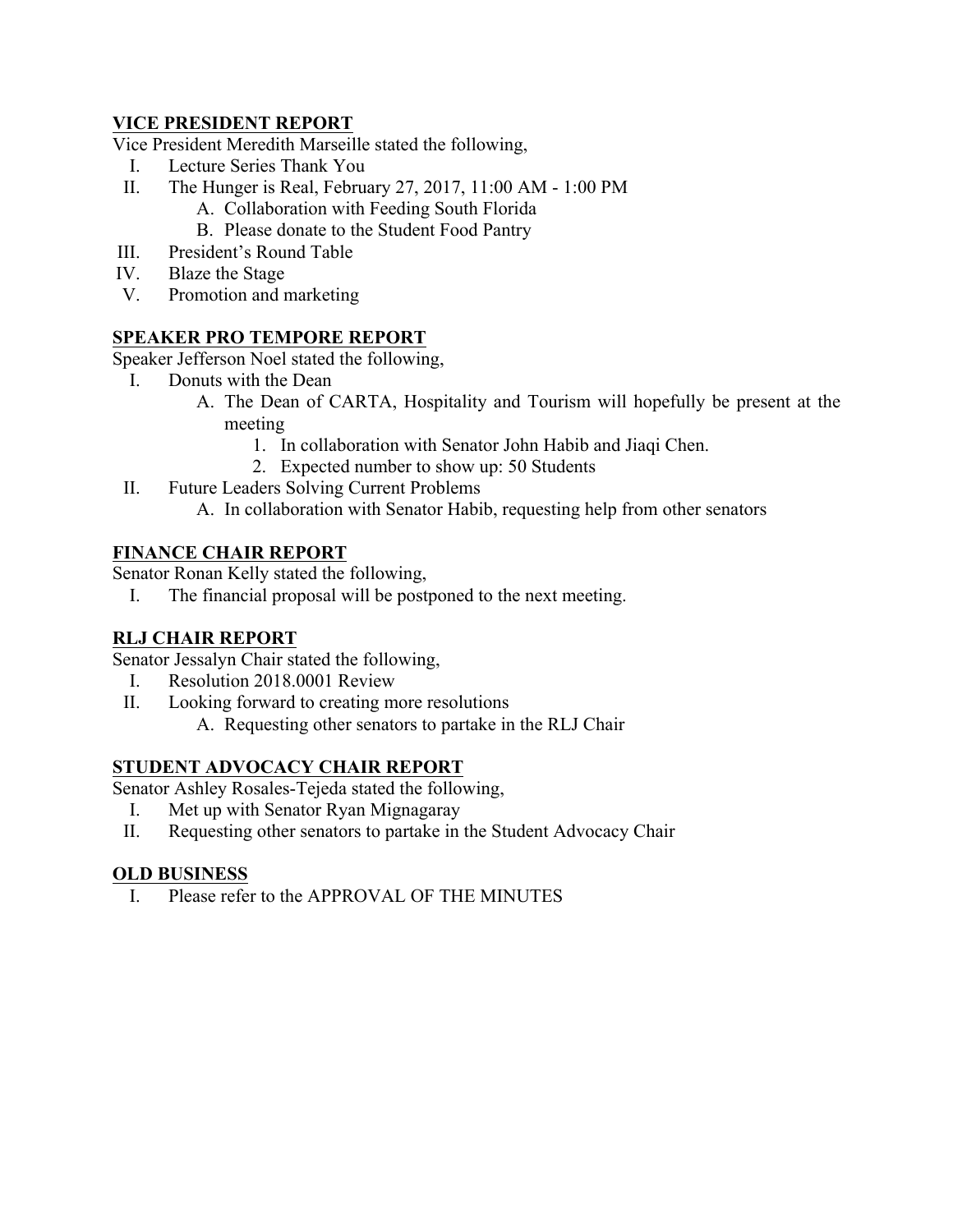#### **NEW BUSINESS**

I. Appointments

A. Milienne Bonenfant, Elections Board Public Relations Coordiantor A motion to appoint [Milienne Bonefant] for [Elections Board Public Relations Coordinator] was made by Senator [Ronan Kelly] and seconded by Senator [Jessalyn Morel]

The motion was passed unanimously.

- AYE John Habib, Arts, Sciences, & Education
- AYE Jiaqi "Water" Chen, Hospitality & Tourism Management
- AYE Ashley Rosales-Tejeda, Communication + Journalism
- AYE Ryan Mignagaray, Communication + Journalism
- AYE Jessalyn Morel, Lower Division
- AYE Ronan Kelly, At-Large
- AYE Jefferson Noel, Speaker Pro Tempore
- AYE Meredith Marseille, Vice President

B. Mario Parker, Marketing Coordinator

A motion to appoint [Mario Parker] for [Marketing Coordinator] was made by Senator [Ashley Rosales-Tejeda] and seconded by Senator [Ronan Kelly]

The motion was passed unanimously.

- AYE John Habib, Arts, Sciences, & Education
- AYE Jiaqi "Water" Chen, Hospitality & Tourism Management
- AYE Ashley Rosales-Tejeda, Communication + Journalism
- AYE Ryan Mignagaray, Communication + Journalism
- AYE Jessalyn Morel, Lower Division
- AYE Ronan Kelly, At-Large
- AYE Jefferson Noel, Speaker Pro Tempore
- AYE Meredith Marseille, Vice President
- II. Budget Presentation and 1st Reading by Comptroller Mitesh Addhate
	- **A.** Discussed the following documents with the Senate
		- **a.** 2017-2018 Student Government Association Summary Activities and Service Fee Budget
		- **b.** 2018-2019 Student Government Association Summary Activities and Service Fee Budget